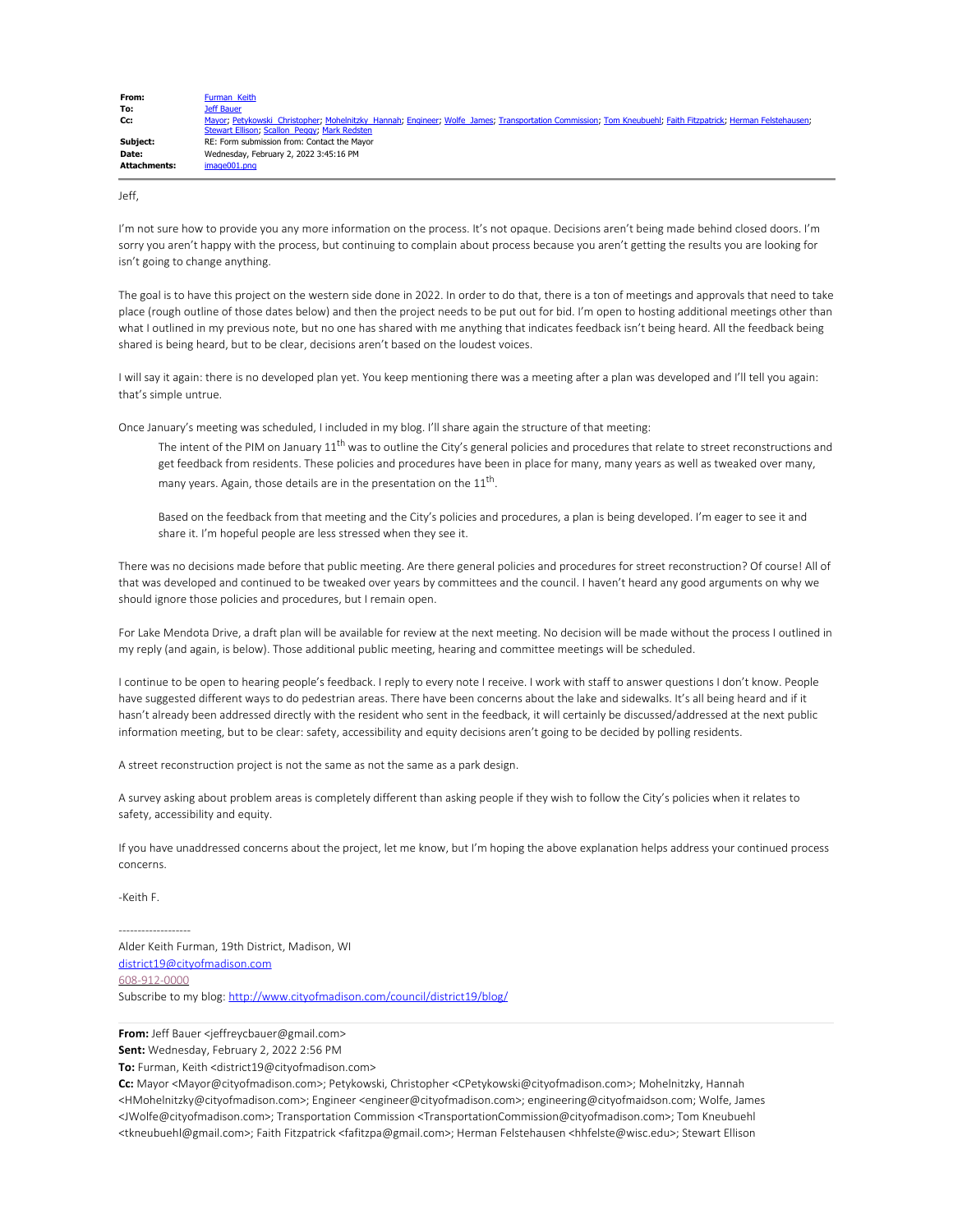<snellison@att.net>; Scallon, Peggy <Peggy.Scallon@rogersbh.org>; Mark Redsten <mredsten@cleanwisconsin.org> **Subject:** Re: Form submission from: Contact the Mayor

Caution: This email was sent from an external source. Avoid unknown links and attachments.

Keith,

I concede your point that the LMD plan is not secret if it does not exist, but the process for creating it is unquestionably opaque. I also appreciate that you spend a lot of time doing your job. However, listening to constituents is not the same thing as involving them in the planning process. Nor are public information meetings *after* the plan is prepared. You are missing a critical point: a large number of Spring Harbor residents want to have their ideas considered *before* a completed plan is presented for public comment.

We are extremely concerned that your timeline does not allow for meaningful public input in the project's development stages. You claim that the LMD project is following the same path as every city redevelopment project, but an article in today's Wisconsin State Journal (see below) directly contradicts you. How can you rationalize the open-minded, reasonably timed approach being taken at Lake Monona if the City uniformly imposes the rushed, opaque redevelopment process being followed for LMD?

And why is the LMD plan effectively being prepared behind closed doors? Is there is any justification for the rush? Why weren't affected residents told about the project in advance? Is there something we missed in one of your newsletters? All we are asking is that you slow down the process and incorporate our input into it before a plan is submitted at pubic hearings.

Finally, your avowed dislike for polling is contradicted by your promotion of the City Engineer's 2022-2024 Reconstruction Survey. If you truly don't believe in making decisions based on surveys, you surely won't pay attention to the results of any public input collected via a form…right? I hope I am wrong. To make things right, please recognize the strong neighborhood opposition to the current process by slowing it down and allowing time for innovation. If that's good for Lake Monona, it's surely good for Lake Mendota.

Jeff Bauer

#### A4 | WEDNESDAY, FEBRUARY 2, 2022

**LOCAL&STATE** 

**WISCONSIN STATE JOURNAL** 

### **MADISON | LAKE MONONA**

# **Council invites design contest for waterfront**

# LOGAN WROGE<br>|wroge@madison.com

The Madison City Council signed off Tuesday on a design<br>competition to reimagine the Lake Monona waterfront in the Downtown area.

While grand ideas for the waterfront have been floated for decades, the competition will task three design teams with developing a master plan for a 1.7-mile stretch of the shoreline between Williamson Street and Olin Park.

The designers should consider how to connect Downtown to Lake Monona, increase physical and visual access to the lake, improve water quality and aquatic habitat,<br>celebrate Frank Lloyd Wright's architectural contribution to the city, and preserve the lake's cultural history from the Ho-Chunk

competition proposal. The project area includes 17<br>acres of parkland, including Law Park in Downtown, the John No-<br>len Drive causeway and the northern part of Olin Park

through a request for qualifications process after which each is set to receive \$75,000 to draft  $a$  master plan. The winning<br>team  $-$  to be recommended by a 13-member ad hoc committee would then receive a contract up to \$200,000 to further refine the plan.

The goal is to have a master plan selected by Sept. 1, 2023. Private donations of \$112,500 partly cover<br>the cost of the competition.

#### **Bus rapid transit**

Nation to present, according to a City Council approved a con- the year, Stuehrenberg said.

struction manager for the \$160 million bus rapid transit line<br>slated to roughly run from East Towne to West Towne.

The city can now enter into m part of Olin Park. a three-year, \$5.4 million con-<br>Three designers will be selected tract with national architecture and consulting firm HNTB Corp. Largely federally funded, the eastwest BRT route is expected to be constructed in 2023 and 2024.

Metro Transit general manag Justin Stuehrenberg said HNTB's responsibilities will include construction inspection, regulatory compliance, outreach to residents and tenants of properties along the construction route, and inspection of the long, articulated<br>buses needed for BRT, among other roles.

The expectation is the project In other action Tuesday, the will go out for bid by the end of



**AMBER ARNOLD, STATE JOURNAL ARCHIVES** 

Bicyclists use the Capital City Trail along the Lake Monona shoreline. The city's coming design competition includes the John Nolen Drive causeway, which now features a path shared by pedestrians and cyclists.

On Jan 31, 2022, at 4:06 PM, Furman, Keith <district19@cityofmadison.com> wrote:

#### Jeff,

Although this e-mail isn't addressed to me, I do want to clarify some points in your note that are not correct.

I'm not sure what you're talking about when you say there is a secret, already developed plan. The plan for Lake Mendota Drive reconstruction doesn't exist yet. When it does, it will be shared with residents at an upcoming public information meeting late Feb/March.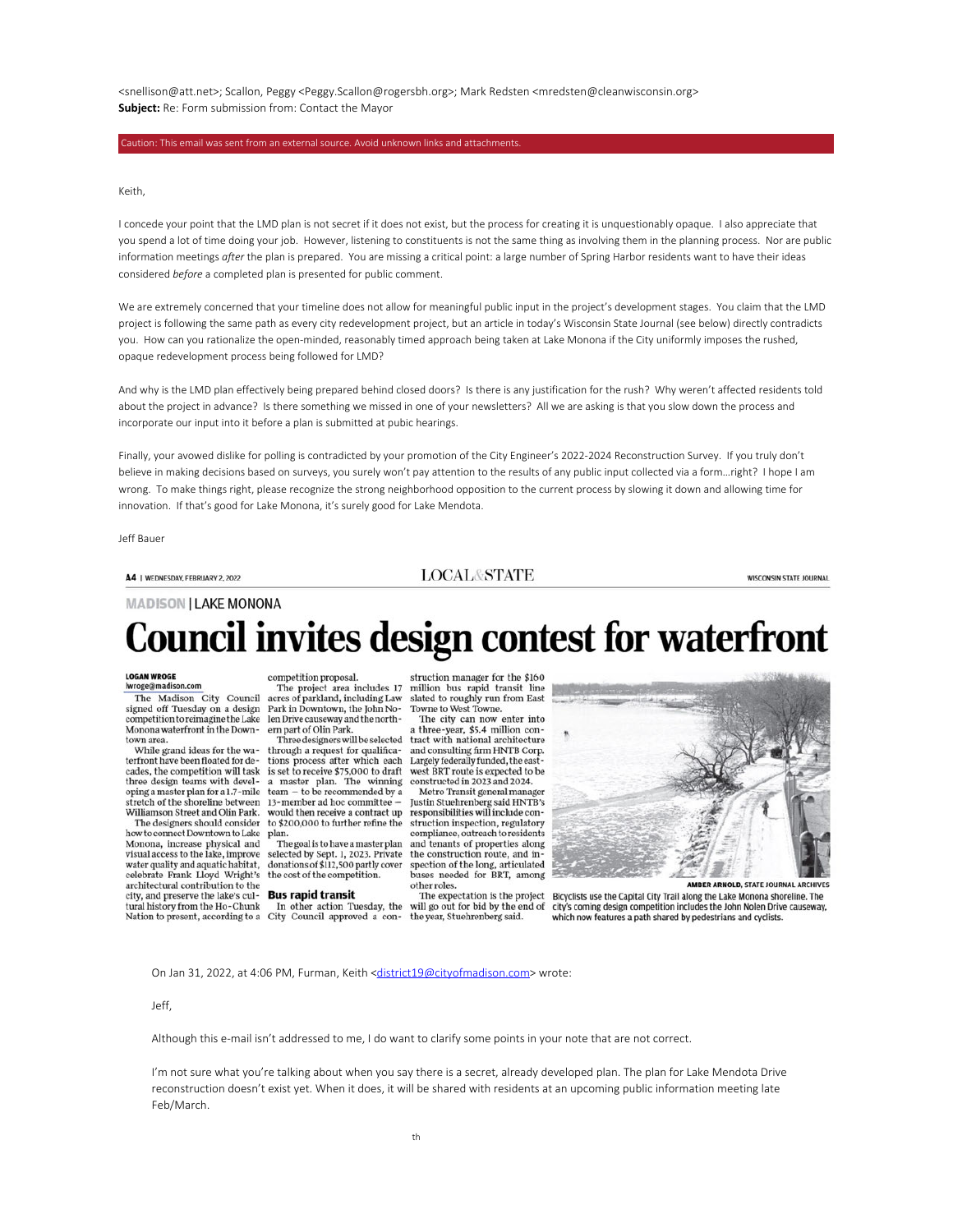The Public Information Meeting (PIM) on January 11 outlined in detail how the process works and will work (Lake Mendota Drive | Engineering, City of Madison, Wisconsin). I discussed that again at a recent board meeting of the Spring Harbor Neighborhood Association meeting.

This project is following the same path as every reconstruction project.

There was budget and pre-project survey work that took place in 2021.

The intent of the PIM on January 11<sup>th</sup> was to outline the City's general policies and procedures that relate to street reconstructions and get feedback from residents. These policies and procedures have been in place for many, many years as well as tweaked over many, many years. Again, those details are in the presentation on the  $11<sup>th</sup>$ .

Based on the feedback from that meeting and the City's policies and procedures, a plan is being developed. I'm eager to see it and share it. I'm hopeful people are less stressed when they see it.

The next steps are the following:

- Late Feb. or Early March: Second Public Information Meeting (held virtually)
	- Post card to be mailed prior, and registration link will be on **project page**
- 3/9/2022: Street Design for LMD to Transportation Commission (estimated date)
- 3/16/2022: Street Design for LMD to Board of Public Works (estimated date)
- 4/8/2022: Mail Estimated Assessments, Public Hearing Notice for 2022 Project (estimated date)
- 4/20/2022: BPW Public Hearing on 2022 Project (estimated date)
- 5/10/2022: Common Council Hearing on 2022 Project (estimated date)
- 8/1/2022: Begin Construction on 2022 Project (estimated date)
- Winter 2022: Start public meetings for 2023 reconstruction project

The Mayor does not play any role in the development or approval of the plan.

I also want to make it clear how I view my role. I'm elected (part-time) official who job it is to make the best decisions for my constituents and the City. I work incredibly hard on engagement via attending public meetings, answering resident e-mails and office hours. I'm open to discussing and addressing residents' concerns, but I don't believe in making decisions based on doing polling.

-Keith F.

-------------------

Alder Keith Furman, 19th District, Madison, WI district19@cityofmadison.com 608-912-0000 Subscribe to my blog: http://www.cityofmadison.com/council/district19/blog/

From: Jeff Bauer <jeffreycbauer@gmail.com>

**Sent:** Monday, January 31, 2022 3:50 PM

To: Mayor <Mayor@cityofmadison.com>

**Cc:** Furman, Keith <district19@cityofmadison.com>; Petykowski, Christopher <CPetykowski@cityofmadison.com>; Mohelnitzky, Hannah <**HMohelnitzky@cityofmadison.com>**; Engineer <engineer@cityofmadison.com>; engineering@cityofmaidson.com; Tom Kneubuehl <tkneubuehl@gmail.com>; Faith Fitzpatrick <fafitzpa@gmail.com>; Stewart Ellison <snellison@att.net>; Herman Felstehausen <hhfelste@wisc.edu>; Scallon, Peggy <Peggy.Scallon@rogersbh.org>; Mark Redsten

<mredsten@cleanwisconsin.org>

**Subject:** Re: Form submission from: Contact the Mayor

Caution: This email was sent from an external source. Avoid unknown links and attachments.

Dear Mayor Satya,

Your loyalty to "adopted plans and policies" (last paragraph in your reply below) misses my point: the vast majority of residents along Lake Mendota Drive (LMD) believe that the City's existing plans and policies are outdated, misdirected, and even harmful in this instance. Instead, we see the project as an opportunity to improve LMD in alignment with new circumstances and bring positive attention to Madison in the process.

I am continuing this discussion to emphasize a major problem you are creating if the project is designed and implemented solely in accord with current practices. Your administration will own the ensuing political, economic, and environmental disasters. As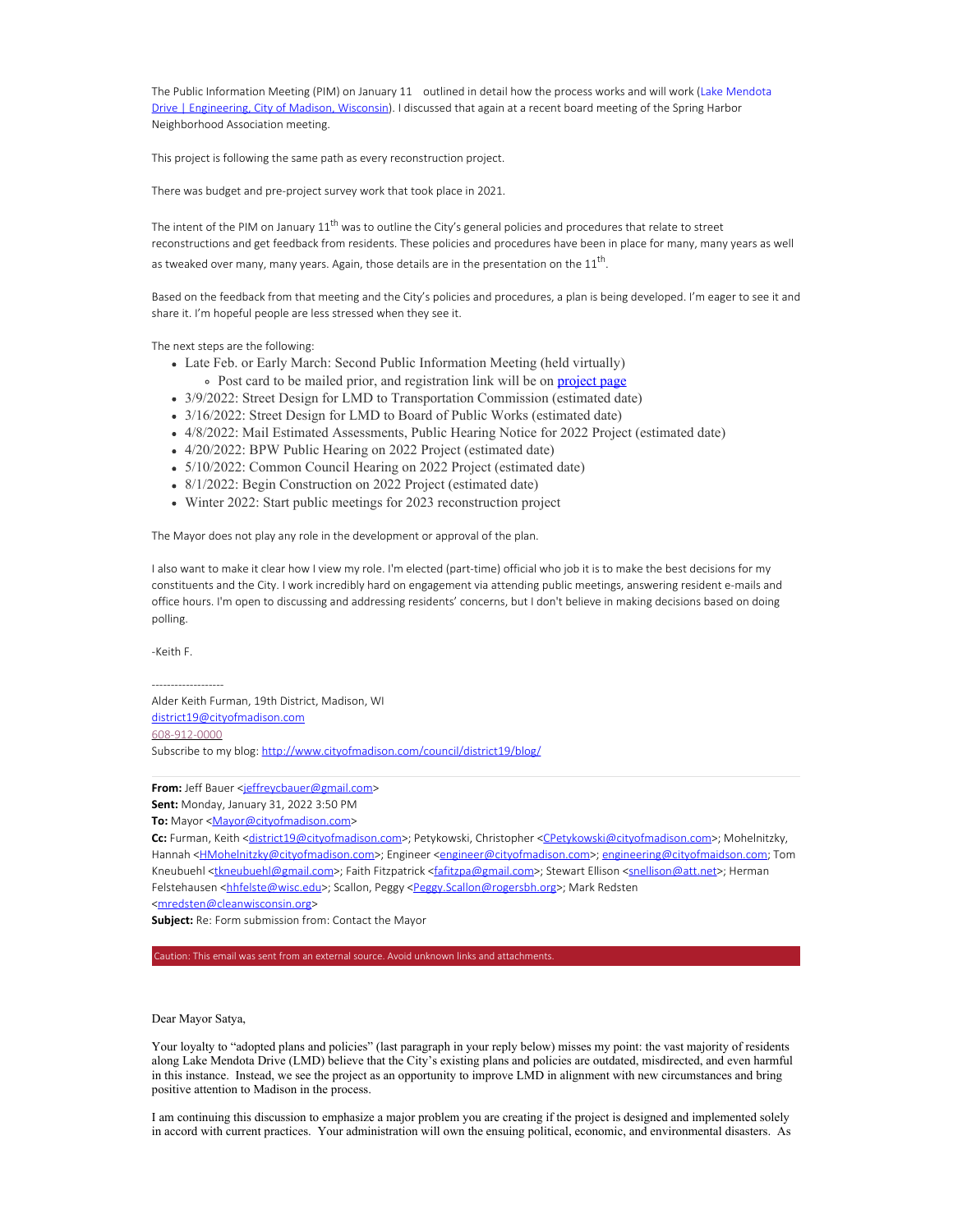an alternative to the damage that will be done by continuing along the current path, you can turn the project into a national model of future-focused planning. I therefore beg you to take the time to get constructive input from the people who live along LMD before finalizing any plans. We're not aware of any reason to rush this important project.

We recently heard our Alder, Keith Furman, state that the neighborhood's concerns are adequately addressed in the current plan but he has not shown us the plan. Nor has he informed us about or involved us in the process that generated it. I have talked with dozens of neighbors who are directly affected by the future of LMD, and we have no reason to believe his assurances. I strenuously disagree if he claims that he is fairly representing his constituents.

A very large group in Spring Harbor objects to the way that Alder Furman has managed the process, and we will not go away quietly if the project continues along its secret path. We have lots of good ideas for your consideration and want to share them with your administration first-hand. I therefore invite you to a friendly walk along LMD with us at your earliest convenience. Please contact our neighborhood task force leader, Tom Kneubuehl at tkneubuehl@gmail.com or 608.438.5152 to make arrangement for a walking tour at your earliest convenience. (You and Tom met a few months ago when the Native American dugout was retrieved from Lake Mendota.)

An onsite walk will allow us to suggest improvements that meet key policy goals without creating the harms that likely exist in the unseen plan referenced by Alder Furman. I am confident you will be impressed with the many innovative solutions that we propose for making the improvements on LMD's existing footprint—to preserve the road's history, to promote safety, to protect the lake and the environment, and to liberate City funds for higher-value use.

In addition, I am responding here to two key goals you mention in your reply below: equity and access. I share your general commitment to both—one of the reasons I voted for you—but they can be better actualized in other projects.

- Equity: It's anti-equitable to force a few Spring Harbor residents to bear nearly all the project's economic costs. The current approach appears to create lots of "free riders,", that is, neighbors who will reap alleged benefits at the considerable expense of neighbors who must pay for them simply because they live along LMD. If you and Alder Furman are truly dedicated to equity, then you must fairly propose sidewalks for all properties between Lake Mendota on the east, Baker on the north, University on the west, and Blackhawk Country Club on the south. Also, make sure all costs are spread equally among all residents of Spring Harbor because all can benefit. Indeed, and not facetiously, I suggest that neighbors who do not live along LMD be charged more because they will not directly experience the project's ongoing costs and non-monetary aggravations (e.g., increased traffic, sidewalk snow removal, parking limitations).
- Access: Access simply isn't an issue here. This isn't State Street! You cannot argue that people need sidewalks on LMD in order to walk safely to public transit or to do their shopping—LMD has no bus routes or stores! You could reasonably argue that some Spring Harbor residents need sidewalks to get to public transportation, but then sidewalks would only be needed on side streets that lead to the bus stops on University Avenue (e.g., Minocqua, Tomahawk, Merrill Springs, and Flambeau in Indian Hills). Hardly anybody in this neighborhood walks to shopping, so that argument is a red herring. Last, and not least, you cannot argue that sidewalks along LMD would allow everyone to enjoy the road's historic charm because sidewalks would destroy it. Joni Mitchell makes the point beautifully in Big Yellow Taxi: "Don't it always seem to go/That you don't know what you've got till it's gone/They paved paradise and put up a parking lot." Please don't!

On the other hand, I truly believe that the vast majority of Spring Harbor residents would like to work with you and your departments to find ways that LMD's existing footprint can be turned into an innovative route shared by pedestrians, cyclists, and cars. Surely something better than the current plan can be created for a lot less money if we agree to take the time to work together and do it right. I look forward to joining you on a walk along LMD to explore the possibilities.

#### Citizen Jeff

P.S. Here's this week's NY Times article reinforcing my point about climate change. Reducing global warming is at least as important to Madison's future as pursuing equity and mobility. As an economist, I remind you that only one goal can be optimized (i.e., maximized or minimized) in a system with limited resources. As a futurist and forecaster originally trained in atmospheric physics, I believe that reversing climate change must now be the #1 goal of public policy. In the likely event that climate continues to deteriorate at an accelerating rate, traditional programs to enhance social justice will be far down the list of public services needed to maintain public health and tranquility.

<image001.png>

On Jan 20, 2022, at 8:18 AM, Mayor <Mayor@cityofmadison.com> wrote:

## Dear Jeff,

Thank you for reaching out with your thoughts on the Lake Mendota Drive reconstruction project. This is a project on which our Engineering, Traffic Engineering, Sanitary and Storm Water Utility have been working for some time. I am encouraged by the number of residents who were able to attend the most recent Public Information Meeting (PIM) to learn more and share reactions.

I want to share that there are more opportunities for you to respond to information as the process and design move forward. This includes additional public meetings, as well as presentations to the Transportation Commission, Board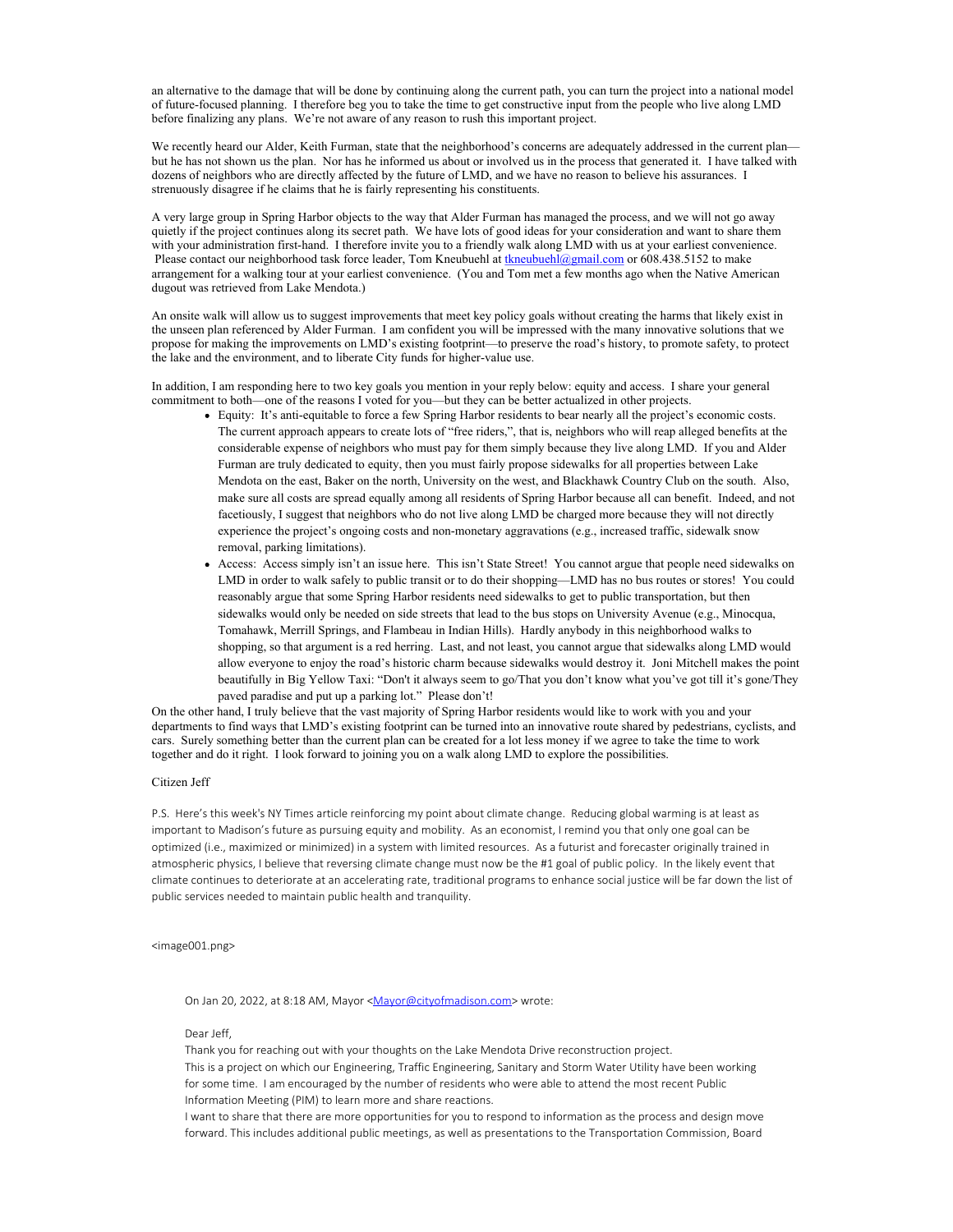of Public Works, and the Common Council. The dates and times for all of these meetings will be updated on the project page.

The Transportation Commission provided some initial input at the meeting on January 12, and their recommendation was to move forward with a preliminary design that includes sidewalks. The City welcomes all feedback on the project, but major policy decisions, such as the installation of sidewalks, need to consider the City's adopted plans and policies along with the recommendations of the City's committees. In general, I support adding sidewalks where they do not already exist as a matter of access and equity. Thank you again for contacting me. Be well, Mayor Satya

-----Original Message----- From: noreply@cityofmadison.com <noreply@cityofmadison.com> Sent: Friday, January 14, 2022 3:47 PM To: Mayor <Mayor@cityofmadison.com> Subject: Form submission from: Contact the Mayor

Submitted on Friday, January 14, 2022 - 3:46pm

 ==Contact== Name: Jeffrey C. Bauer Address: Minocqua Crescent, Madison, WI, 53705 Home Phone: (970) Work Phone: Email: jeffreycbauer@gmail.com Message:

 As a homeowner on Lake Mendota Drive (LMD), I appreciate the professionalism of city employees who are working with residents on a plan to upgrade the street. However, I am unimpressed with the official position that sidewalks will be included in the project because that's the Madison way. Sidewalks are simply not appropriate in residential areas like ours. I beg municipal leaders to renovate LMD with an eye on the future, not the past! Rather than creating one more issue to divide us, let's take a new look at the real problems and truly responsive solutions.

 Because climate change is generally recognized as the biggest threat we all face, comprehensive inquiry into the environmental impact of sidewalks is essential. A preliminary proposal presented to the public this week does not adequately address the issue. Several neighbors emphasized in public comment how sidewalks prevent water infiltration into the soil—a critical concern for the future of Lake Mendota—and how the lake will be further damaged by anti-icing chemicals used on sidewalks in the winter. The net negative impact of sidewalks will be even clearer when analysis accounts for the carbon costs of installing concrete and the heat it subsequently generates. Having a background in atmospheric physics and economics, I believe the current proposal should be rejected solely on the basis of its contributions to global warming. We should agree to solve LMD's problems without sidewalks and proceed with planning accordingly.

 Formalizing a mixed-use approach would be a great place to start because city statistics show that pedestrian and automobile traffic on LMD have coexisted quite well since the 1950s. Speeding—not the lack of sidewalks—is the #1 problem, and there's no evidence that sidewalks would cause fast drivers to slow down. My wife and I walk LMD four miles every day of the year and believe people will continue to walk in the street even if sidewalks are installed; it's part of the neighborhood culture. Some combination of traffic circles, speed bumps,